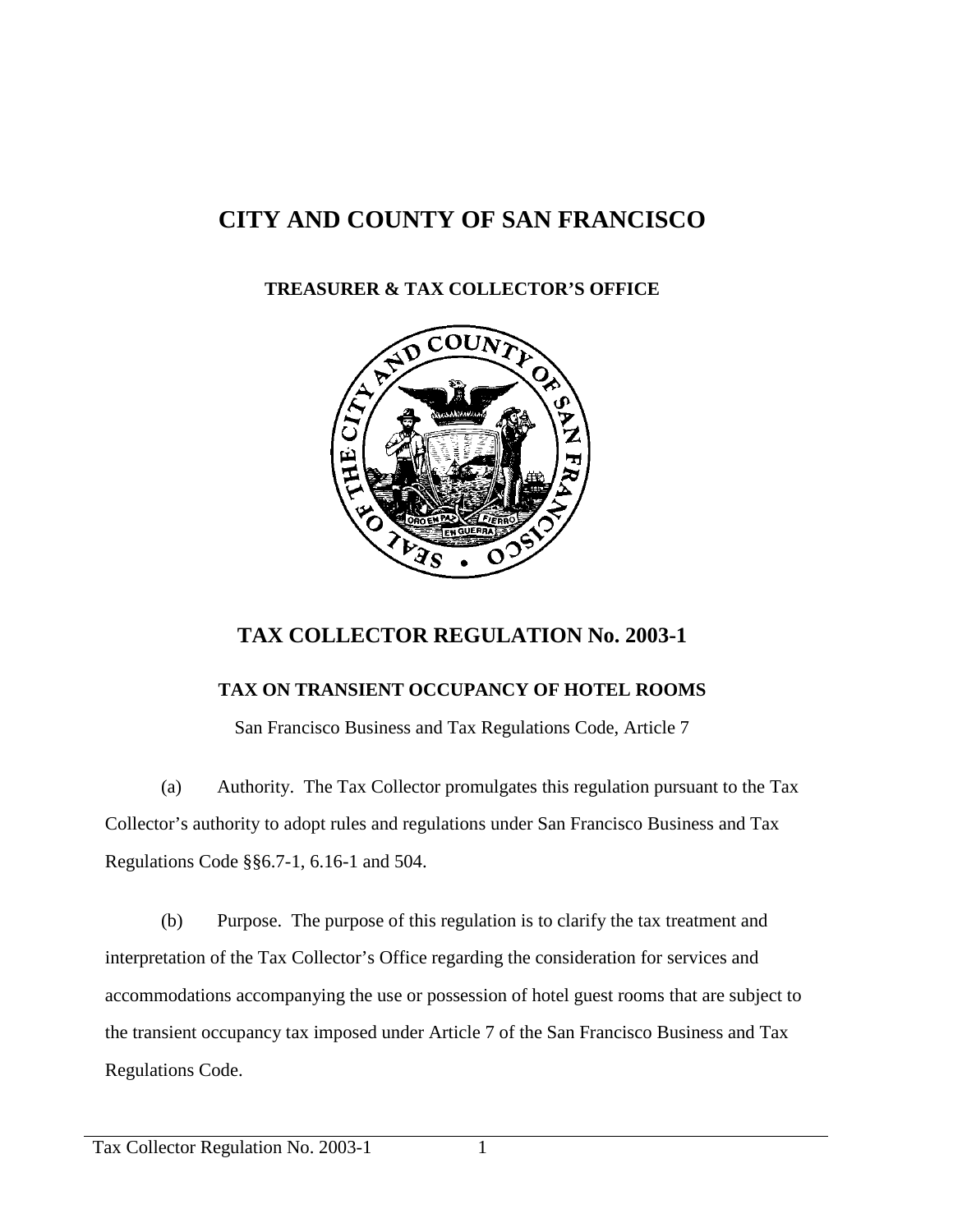(c) Definitions. For purposes of this regulation the terms "operator", "occupant", "occupancy", "hotel", "guest room", and "rent" are as defined in Section 501 of Article 7 of the Business and Tax Regulations Code. The term "Hotel Tax" means the tax on the occupancy of hotel guest rooms imposed under Article 7 of the Business and Tax Regulations Code.

(d) Background. The City and County of San Francisco taxes the occupancy of hotel guest rooms. The Hotel Tax is calculated as a percentage of the rent for the occupancy of a hotel guest room in San Francisco. The law defines "occupancy" as "the use or possession, or the right to the use or possession of any room or apartment in a hotel or to the use and possession of the furnishings or to the services and accommodations accompanying the use and possession of the room." The law requires that hotel operators collect the tax from occupants. Occupants are the persons who, for consideration, use or possess, or have the right to use or possess, a room in a hotel in San Francisco. Hotel operators hold Hotel Tax revenues in trust and remit them to the Tax Collector every month. If the hotel operator fails to collect the tax, the operator is liable to the City and County for the amount of the tax due on the amount of taxable rent for the occupancy of the room as if the occupant had paid the tax. Hotel operators self-report the Hotel Tax and file returns with the Tax Collector. From time to time the Tax Collector examines the books and records of hotel operators to ensure compliance with Article 7 and other provisions of the Business and Tax Regulations Code.

The Tax Collector interprets the definition of "occupancy" set forth in Section 501(c) of Article 7 to include all furnishings, services and accommodations accompanying the use and possession of any room, including but not limited to parking and valet services that are exempt from the parking tax under Section 606(2) or (3) of Article 9 of the Business and Tax Regulations Code. The consideration paid by the occupant, or on behalf of or for the benefit of the occupant, for the room and all furnishings, services and accommodations accompanying